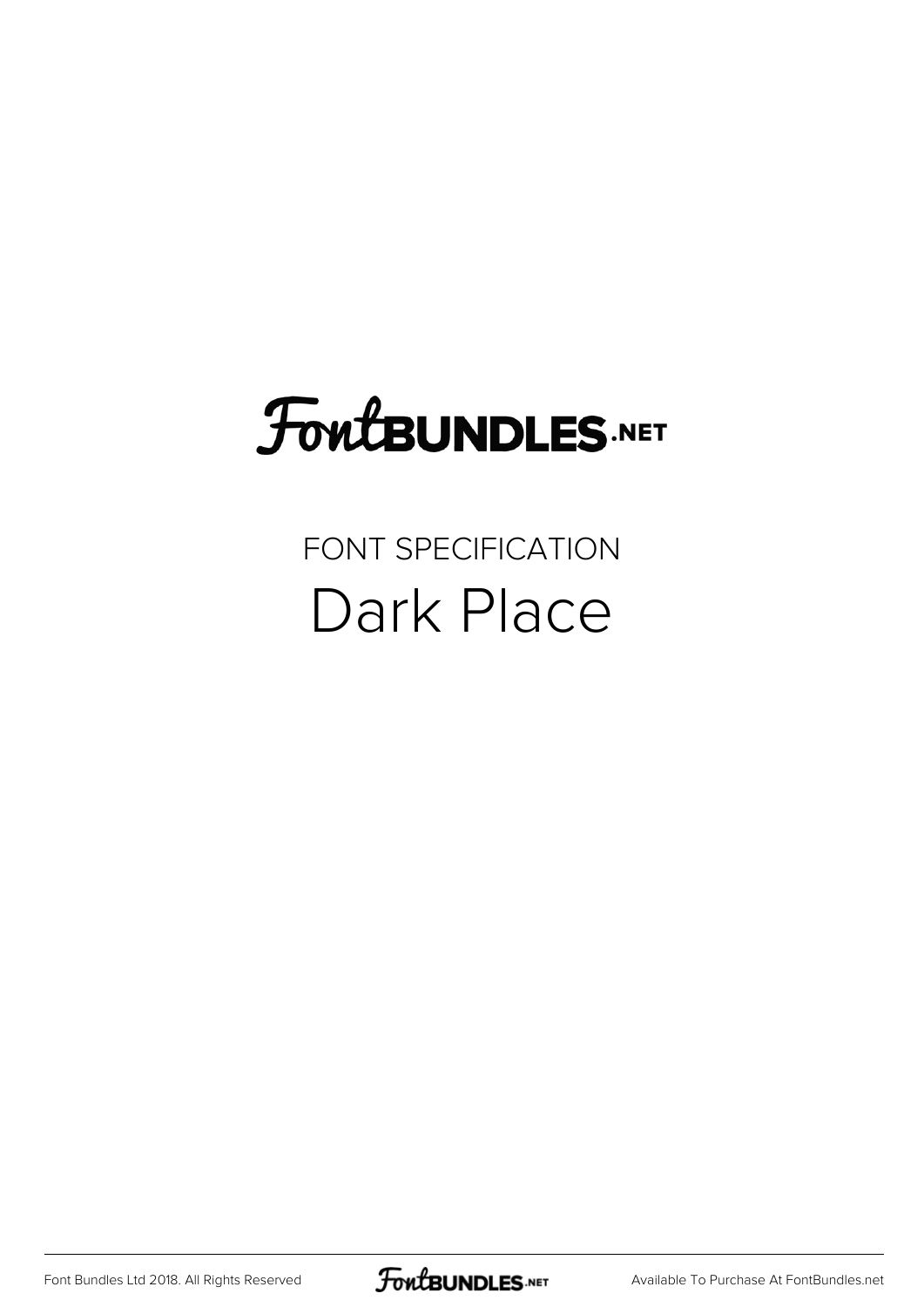#### DARK PLACE - Regular

**Uppercase Characters** 

## ABCDEFGHIJKLMNOPQRS TUVWXYZ

Lowercase Characters

abcdefghidklmnopqrst UVWXYZ

**Numbers** 

## 0123456789

**Punctuation and Symbols** 

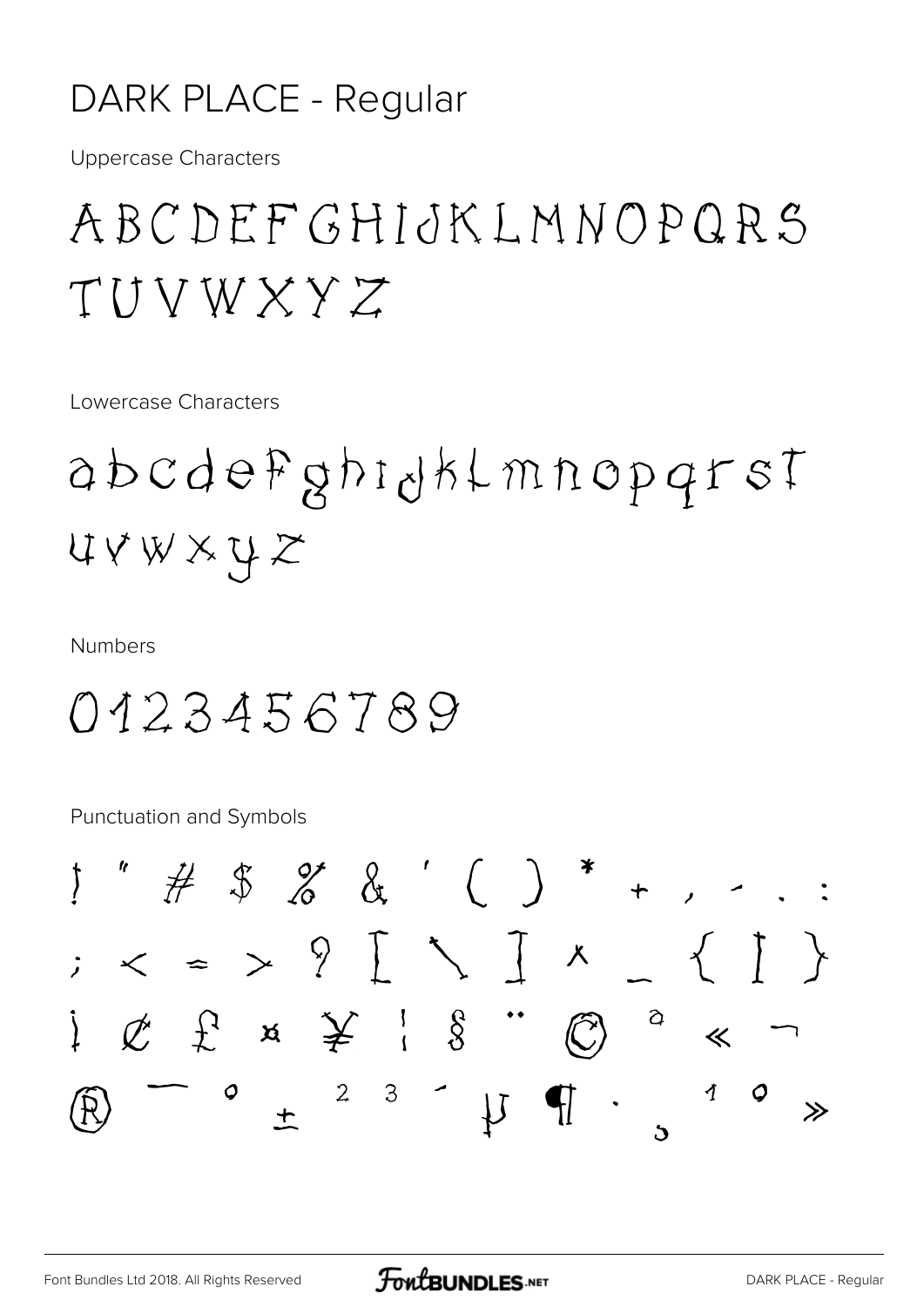All Other Glyphs

À Á Â Ã Ä Å Æ Ç È É Ê Ë Ì Í Î Ï Ð Ñ Ò Ó Ô Õ Ö × Ø Ù Ú Û Ü Ý Þ ß à á â ã ä å æ ç è é ê ë ì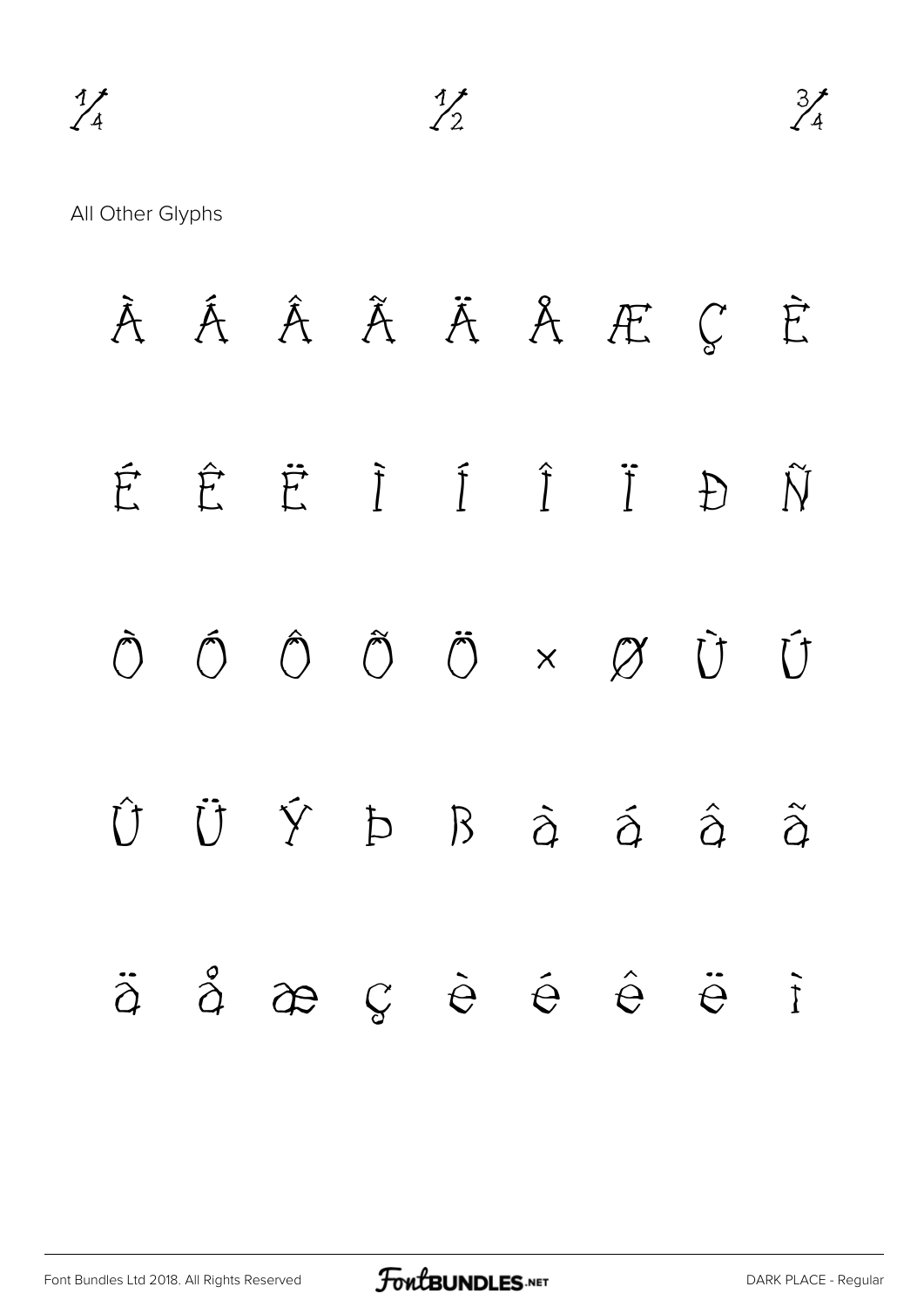

[Font Bundles Ltd 2018. All Rights Reserved](https://fontbundles.net/) **FoutBUNDLES.NET** STATES AND THE [DARK PLACE - Regular](https://fontbundles.net/)